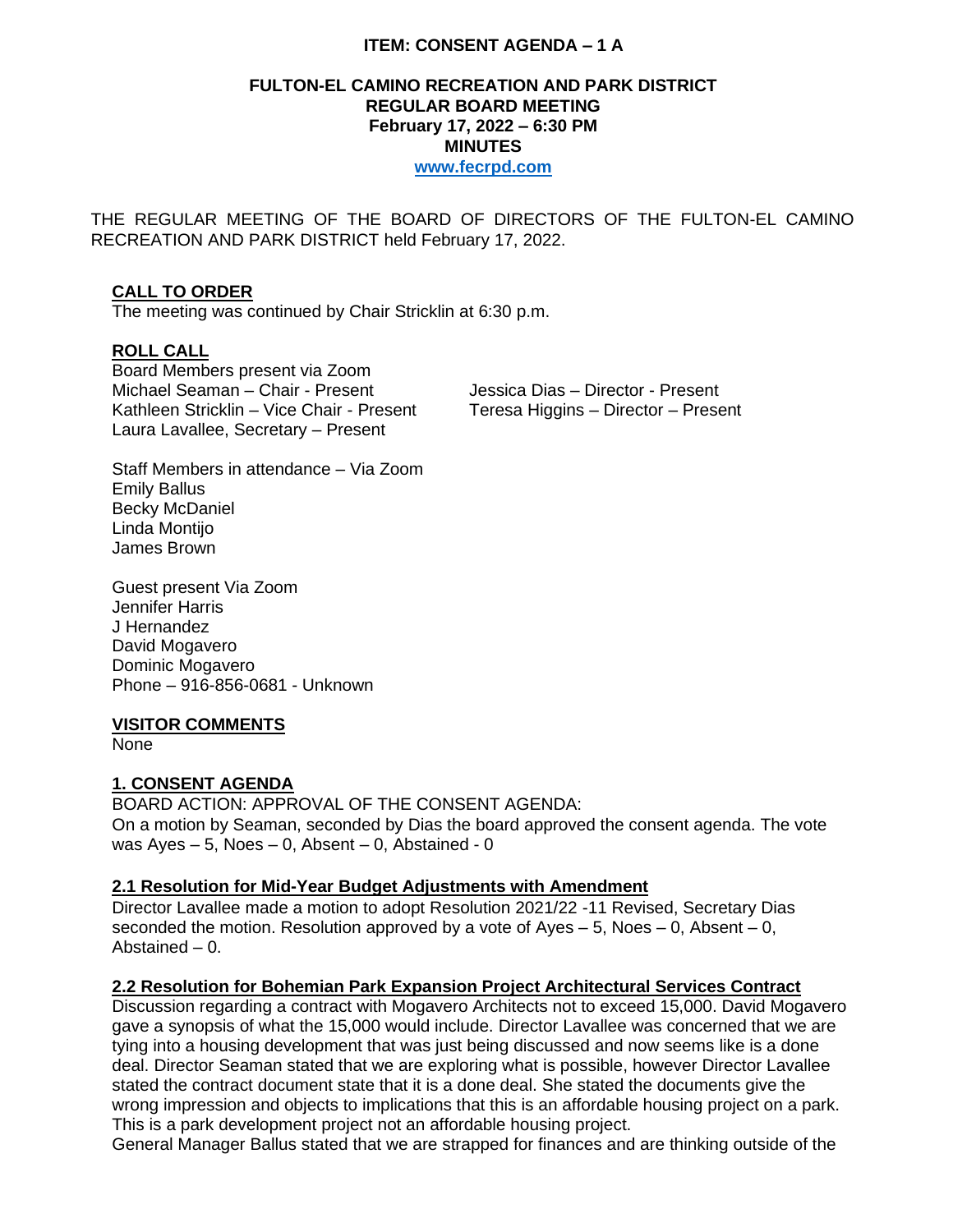box to maintain the parks. We are landlocked and we need to figure out other streams of revenue. Director Seaman commented that we already have housing on the site.

Director Seaman made the motion to adopt resolution 2021/22-14 with the following changes: In the fifth paragraph of Resolution 2021/22-14 delete everything after proposal. " Whereas, Mogavero Architects possesses the necessary qualifications to undertake this project and has submitted the attached a proposal dated January 19, 2022, to provide services; and. Secretary Dias seconded the motion. Resolution passed on a vote of 4-1-0-0, with Stricklin, Dias, Higgins and Seaman voting Aye and Lavallee voting Nay. No abstentions or absences.

# **2.3 Bohemian Park Expansion Update on Affordable Housing Partner - Tabled**

This item was tabled until the next meeting.

# **3. ITEMS FOR DISCUSSION** *(Informational)*

# **3.1 Educational Revenue Augmentation Fund (ERAF)**

General Manager reviewed for the Board that ERAF takes 32% of our tax revenue every year. Director Seaman would like our legislators to know how much is being taken from us. He would like CARPD to jump into this. General Manager Ballus will speak to the legislators and ask them for their thoughts on how to remedy this situation.

# **3.2 General Manager's Report**

The State has rescinded their restrictions on in person meetings. Next month will be a hybrid meeting. Councilman Loloee has a meeting with Twin Rivers USD on March 4th. The school district is interested in cooperation concerning park land at Babcock School. She will be doing a walk-through with Frank Camarda from SJUSD on the Creekside surplus school site next week.

#### **5. Committee Reports**

None

# **6. Director's Comments**

Dias – No comment

Higgins – Exercised at Seely. The bathrooms are still locked. Superintendent McDaniel said they are working on that situation. The Bohemian project reminds her of being a new business owner. We are the owner of something we have never done. The steps to do well are many. We all bring our talents to this project. Wishes we can learn from people that have done this before, Baby steps.

# Lavallee – No comment

Seaman – Is concerned about the middle school proposal and public access to the Creekside Nature Area. He received an email from CPRS, their conference will be in Sacramento starting March  $8<sup>th</sup>$ . They will let people in free to the exhibition hall on the 10<sup>th</sup> or 11<sup>th</sup>. Recommends everyone to attend.

Stricklin – No comments

# **7. Information/Correspondence/Announcements**

A. CARPD Conference, May 18 - May 21, 2021, South Lake Tahoe – Save the Date

- B. Calendar Year 2022 Investment Policy for the Pool Investment Fund, County of **Sacramento**
- C. COVID-19 Supplemental Paid Sick Leave Proposal Advancing in State Legislature
- D. Annual Fishing Derby Flyer
- E. Letter From Sacramento County Department Of Finance On Apportioned Cost Recover For New Property Tax System

With no further business, the meeting was adjourned 8:08 p.m.